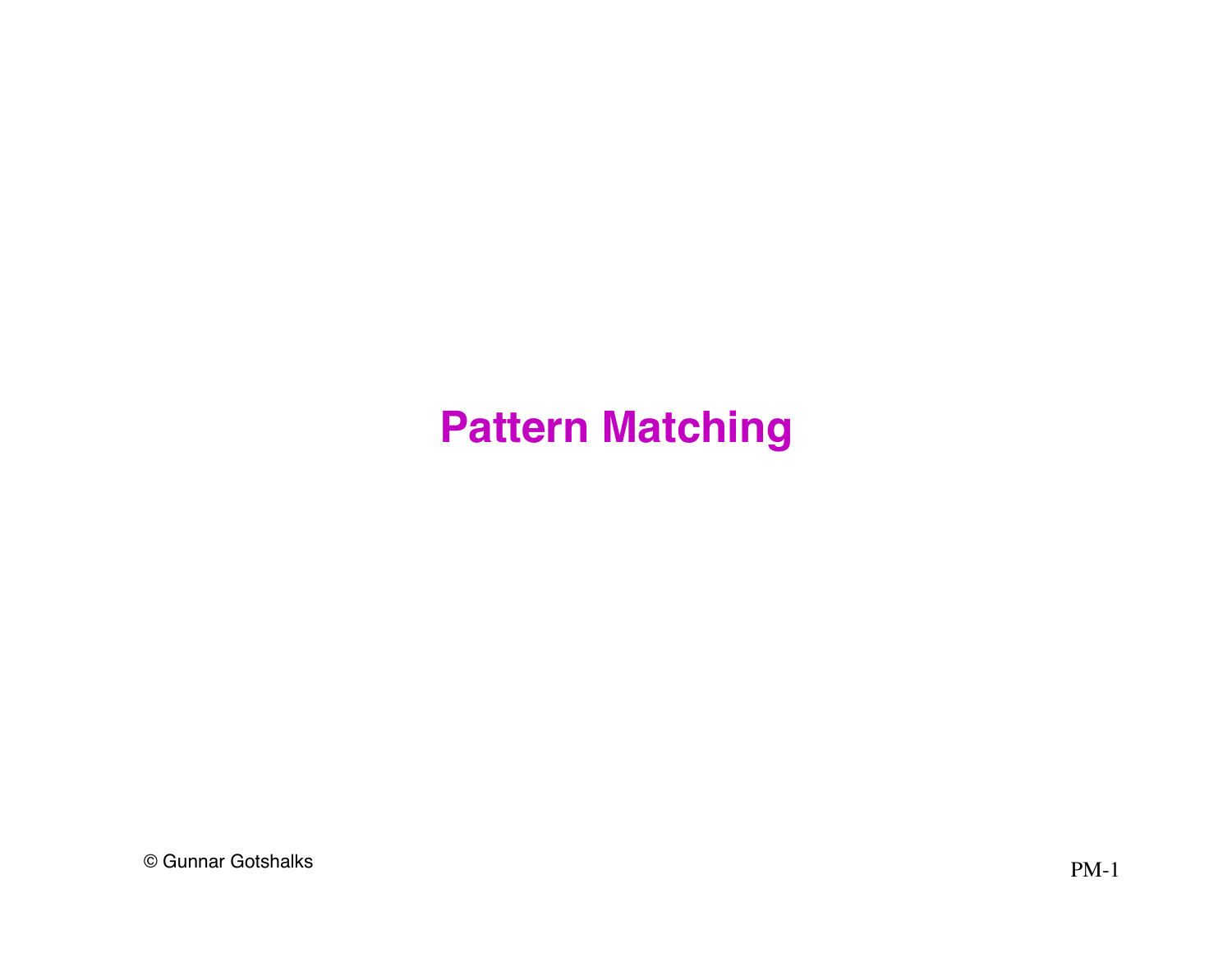- $\Diamond$  A ubiquitous function for intelligence
	- » **IQ tests, for example, contain pattern matching problems**

> **They are recognized as an important class of problem that people deal with.**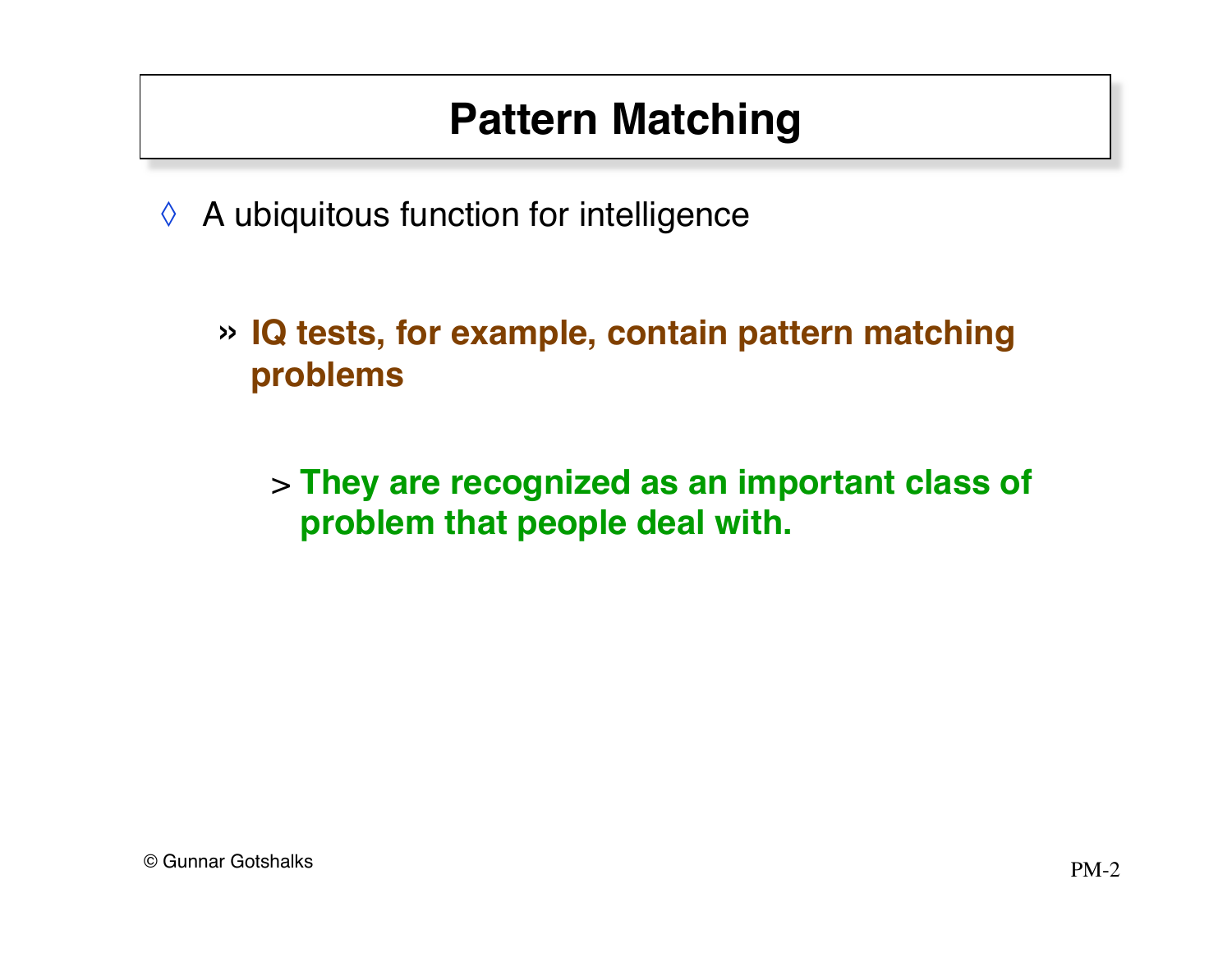◊ Pattern matching means to compare one object with another object and recognize if they are similar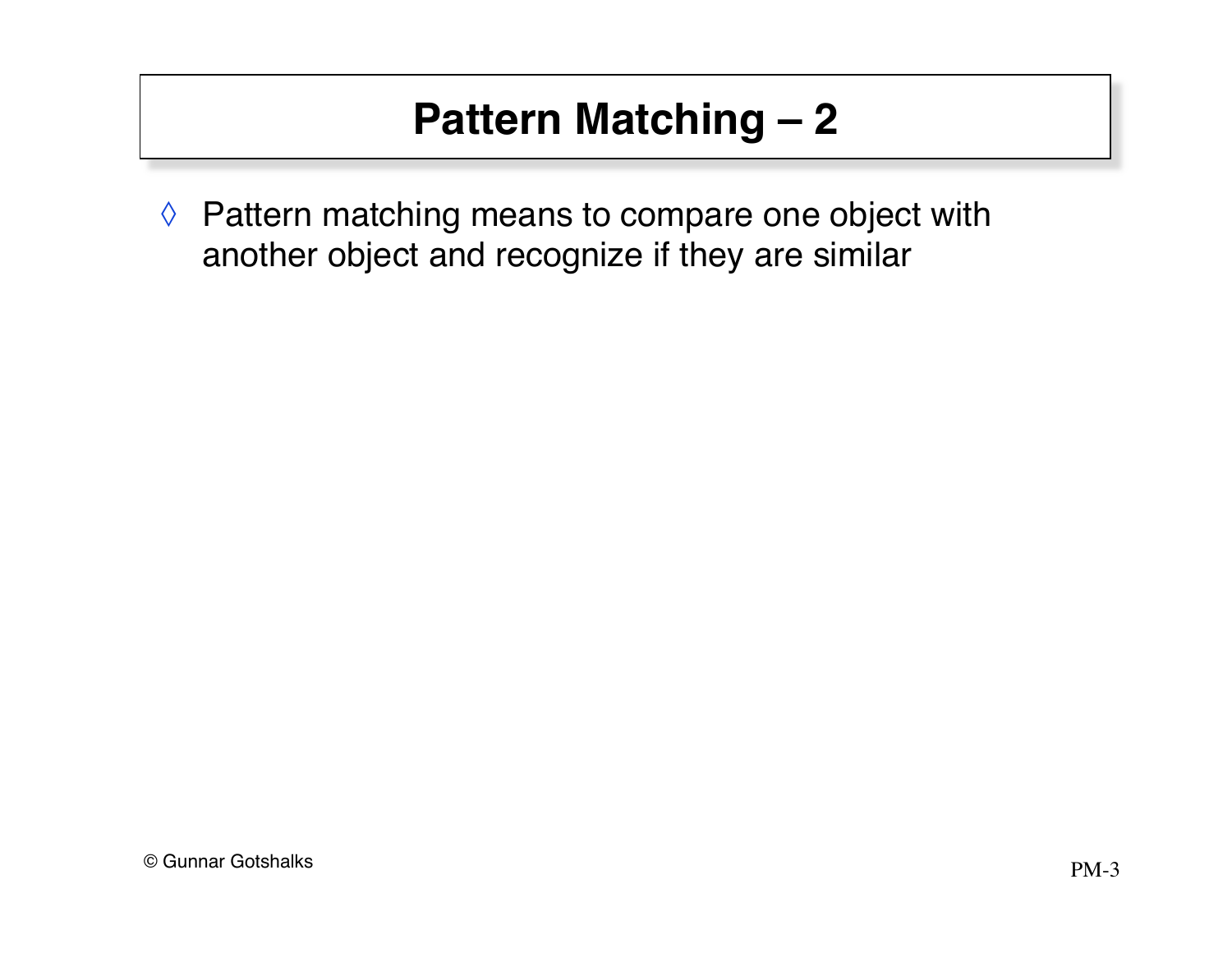- ◊ Pattern matching means to compare one object with another object and recognize if they are similar
	- » **Basic case is comparing constants**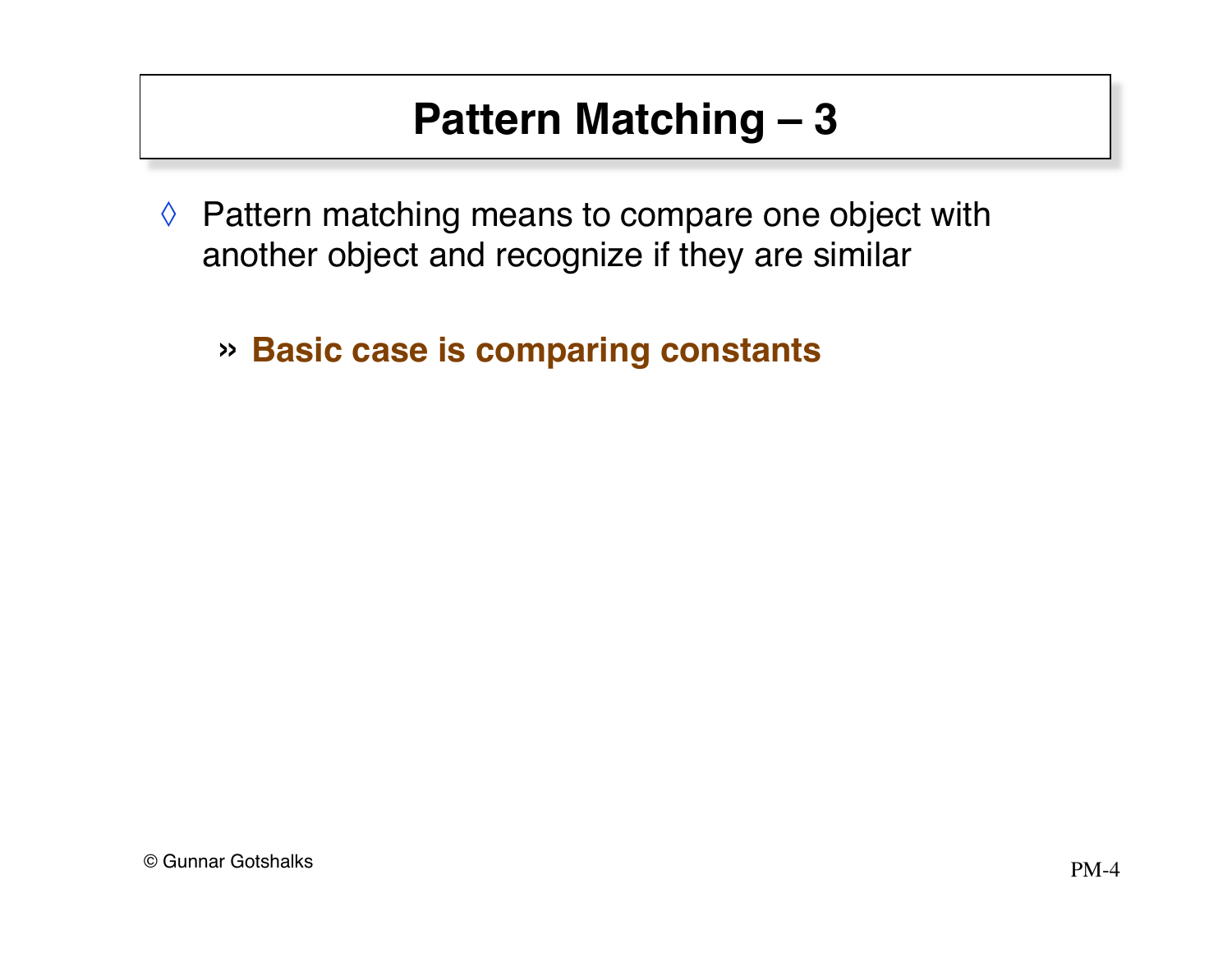- $\Diamond$  Pattern matching means to compare one object with another object and recognize if they are similar
	- » **Basic case is comparing constants**
	- » **More interesting is to compare parameterized patterns**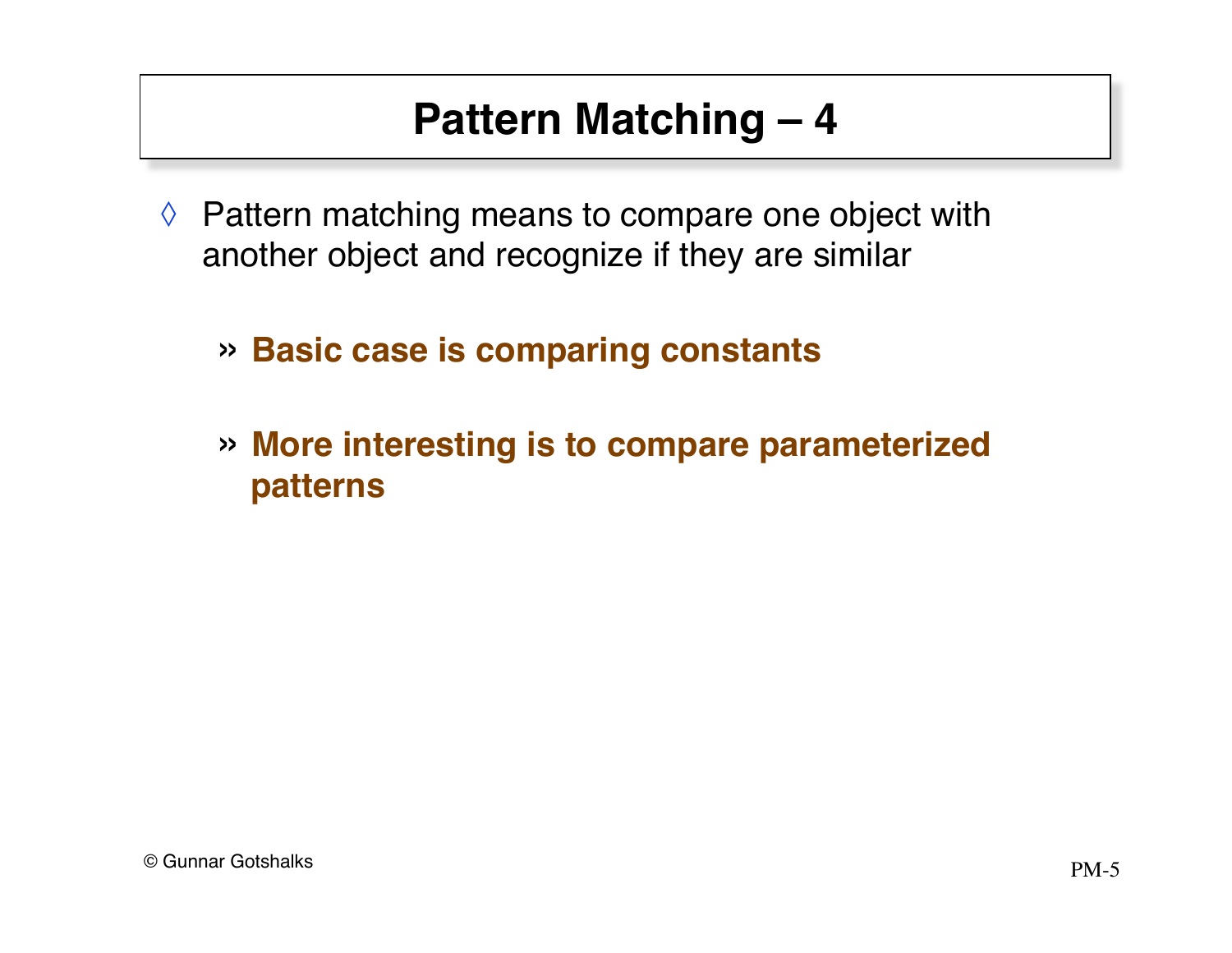- $\Diamond$  Pattern matching means to compare one object with another object and recognize if they are similar
	- » **Basic case is comparing constants**
	- » **More interesting is to compare parameterized patterns**
		- > **A is like B except for ....**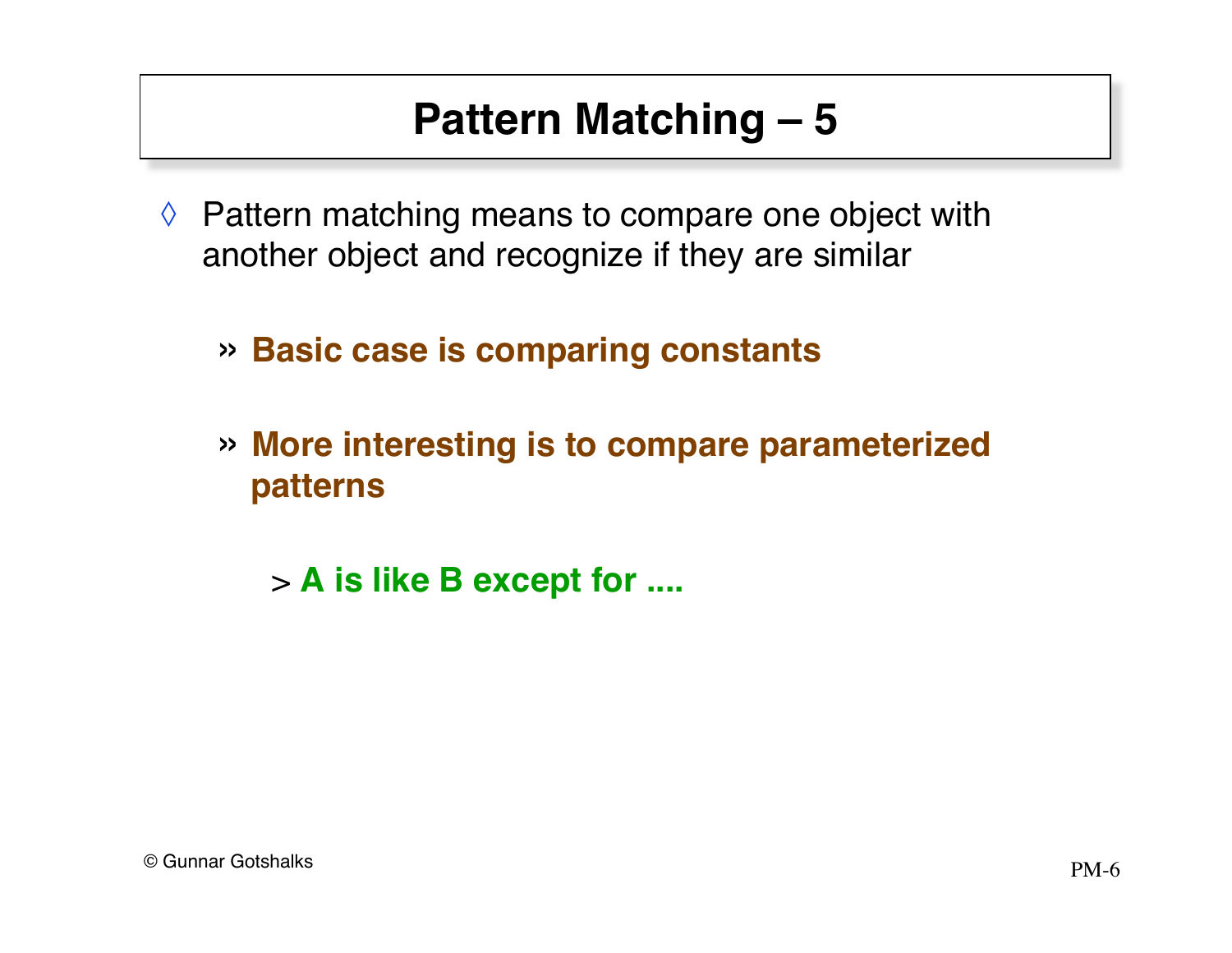- ◊ Pattern matching means to compare one object with another object and recognize if they are similar
	- » **Basic case is comparing constants**
	- » **More interesting is to compare parameterized patterns**
		- > **A is like B except for ....**
		- > **A is like B where …**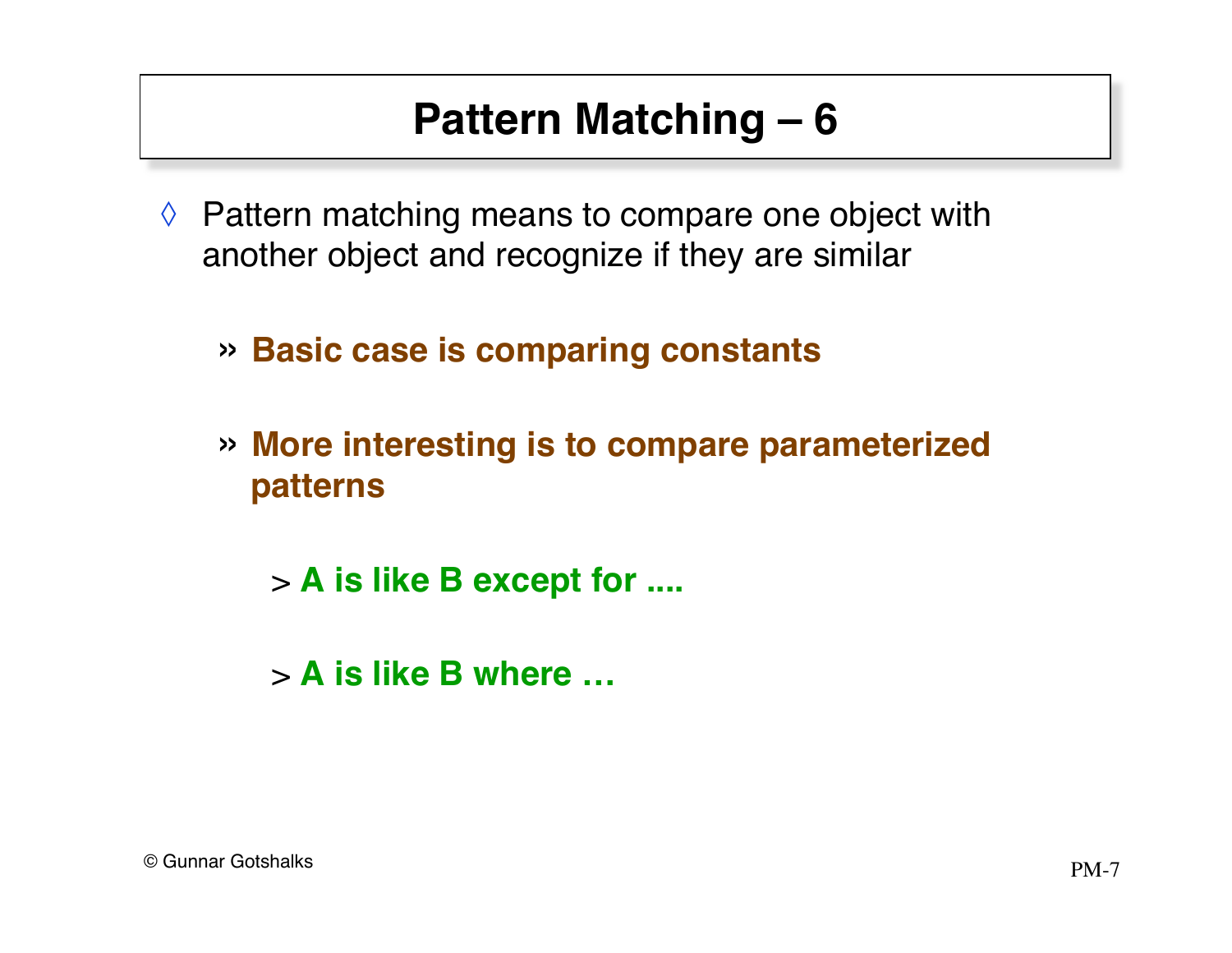#### **What is a pattern?**

- $\Diamond$  A pattern is a collection that contains
	- » **Constants called literals**
	- » **Variables that take on patterns as values**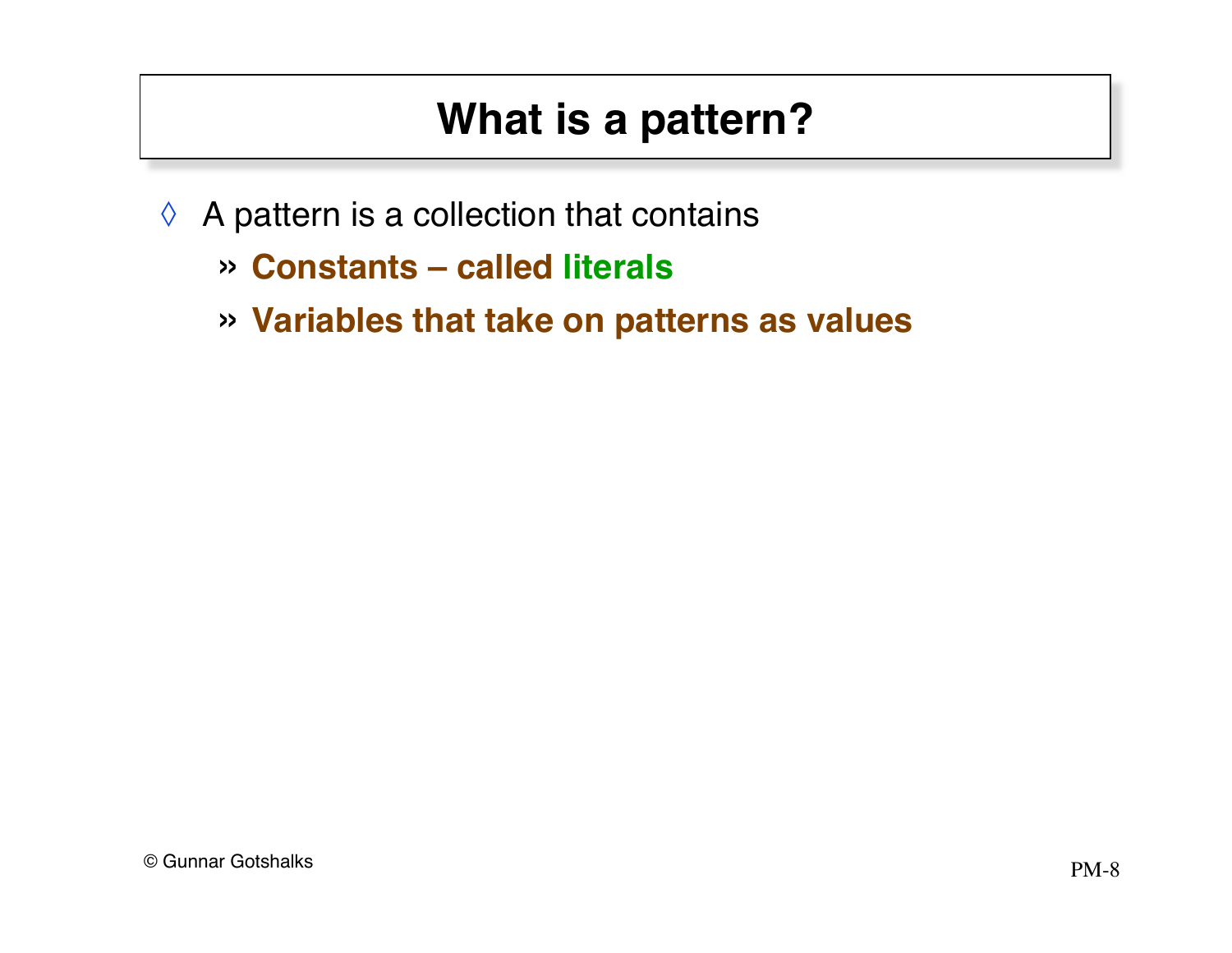# **What is a pattern? – 2**

- $\Diamond$  A pattern is a collection that contains
	- » **Constants called literals**
	- » **Variables that take on patterns as values**
- $\Diamond$  We need a syntax to differentiate the two
	- » **How in Prolog?**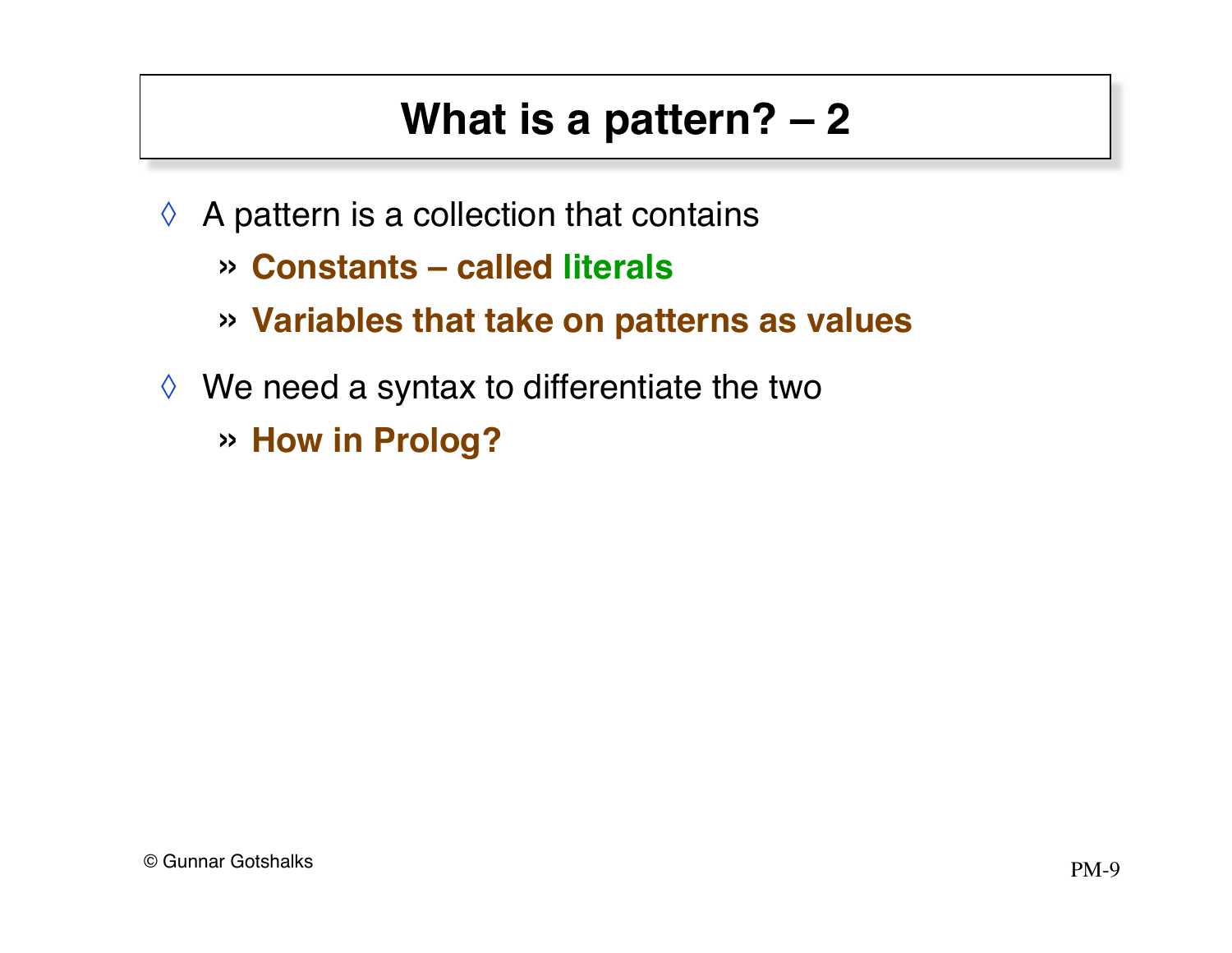### **What is a pattern in Prolog?**

- ◊ A pattern is a **compound term** that contains
	- » **Constants called literals**
	- » **Variables that take on patterns as values**
- $\Diamond$  Variables begin with an upper case letter » **for example X Abc**
- $\Diamond$  Constants begin with a lower case letter » **for example x abc**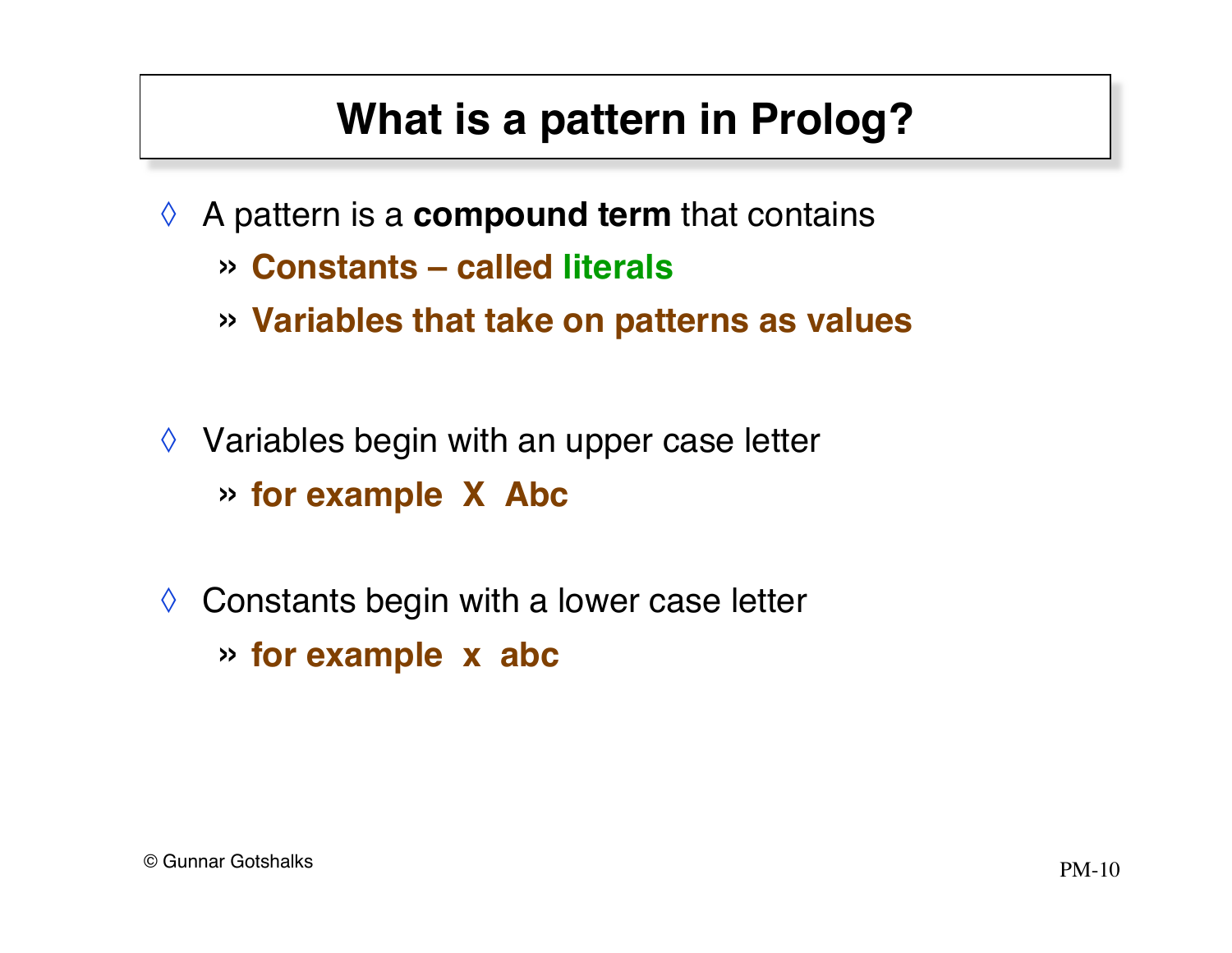## **What is a pattern in Prolog? – 2**

◊ An abstract pattern could look like

```
» [ a , b , X , c ,Y ]
```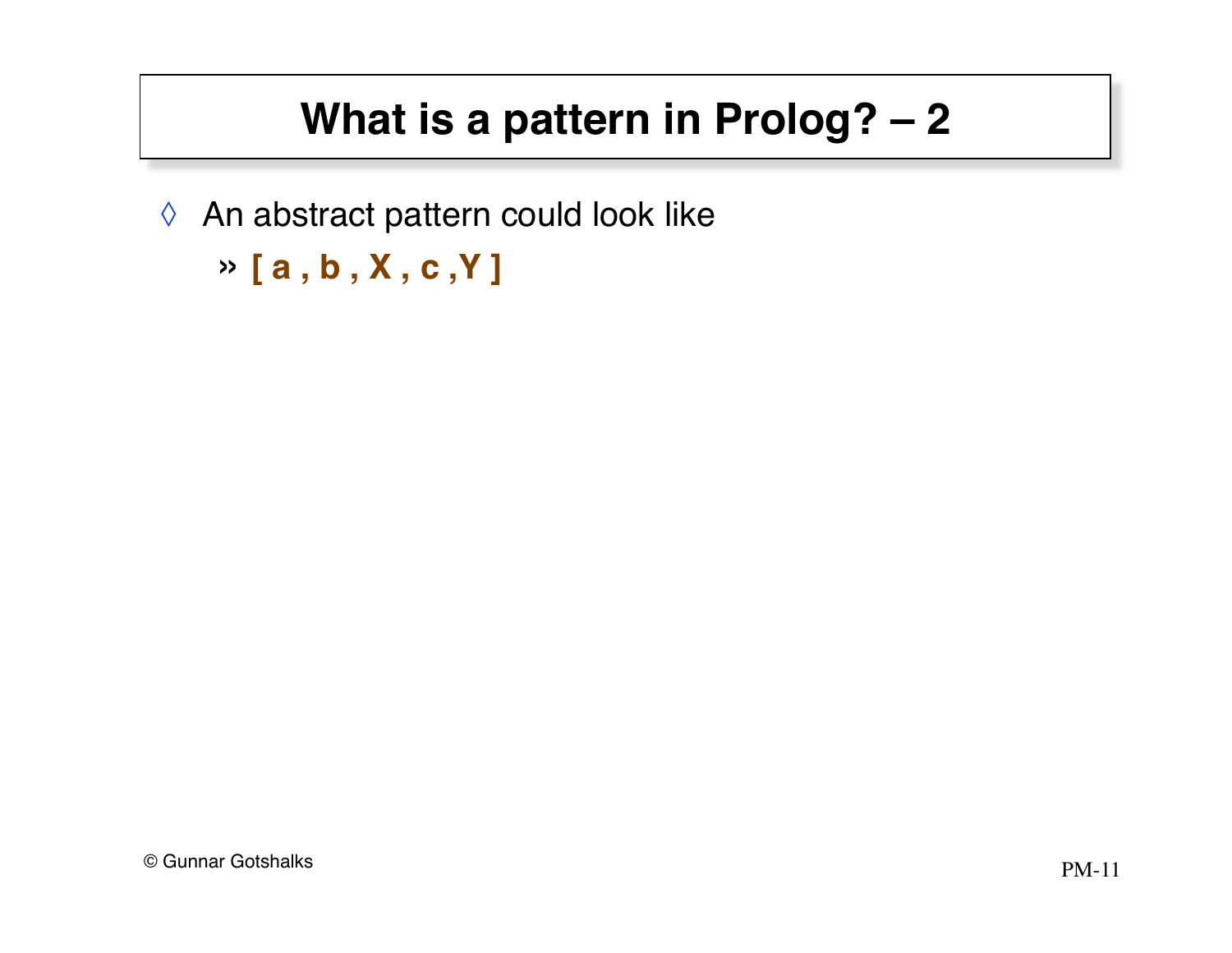### **What is a pattern in Prolog? – 3**

◊ An abstract pattern could look like

» **[ a , b , X , c ,Y ]**

 $\Diamond$  A more meaningful pattern could be » **causes ( hit (X , Y ) , ( hurt (Y ) )** > **Interpreted as – X hitting Y, causes Y to be hurt**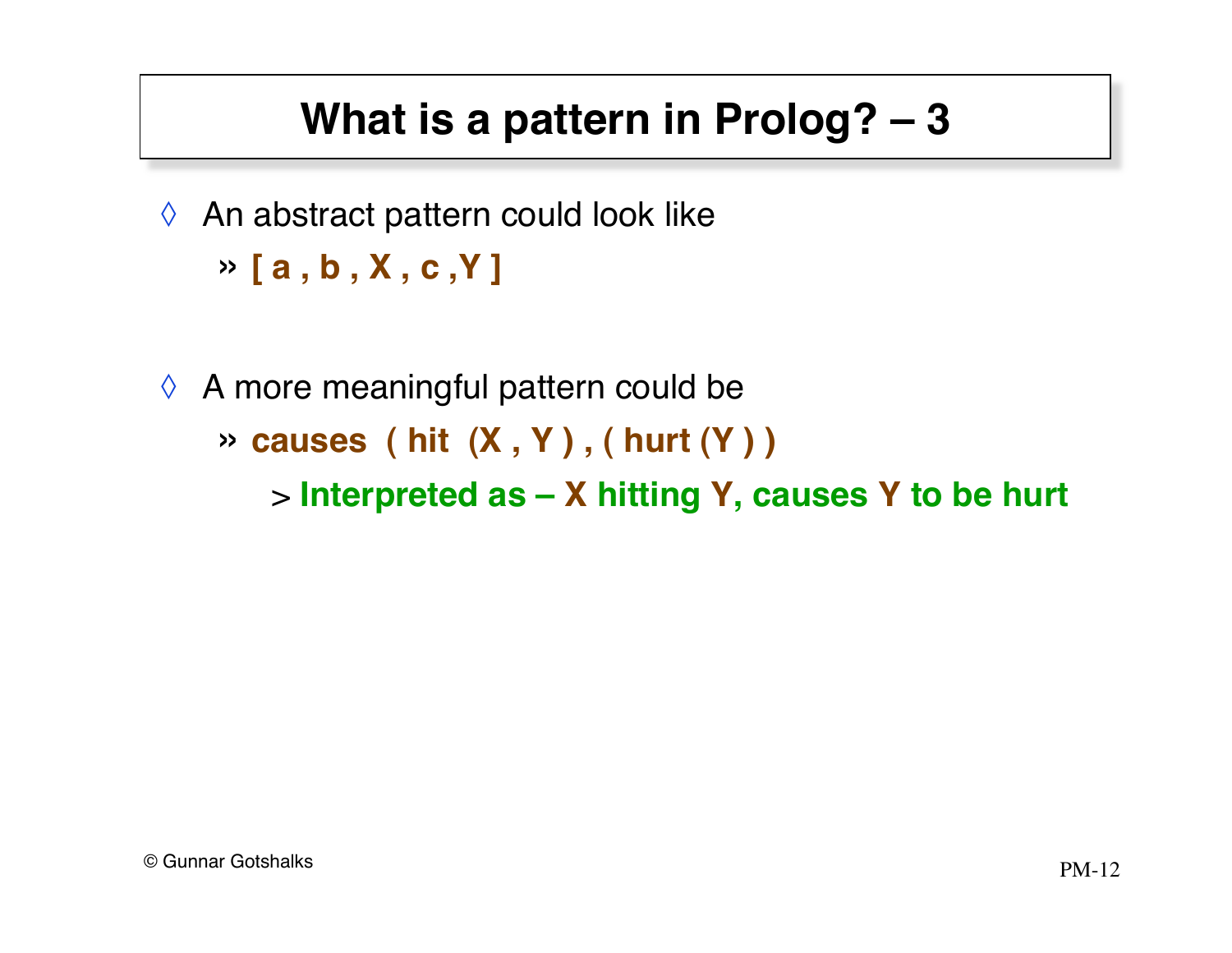◊ Two patterns can be matched when it is possible to **unify** them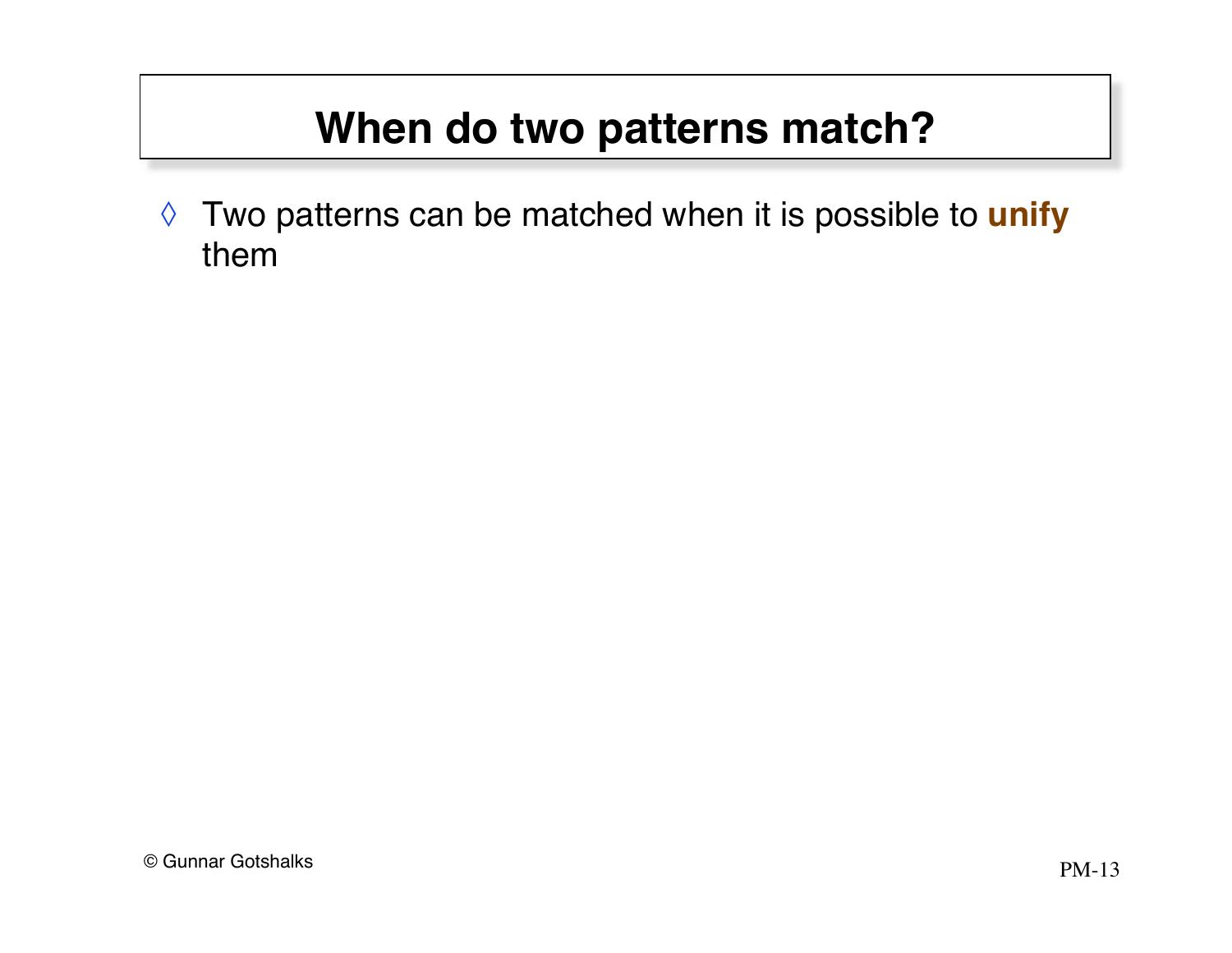- ◊ Two patterns can be matched when it is possible to **unify** them
- ◊ **Unification** means an assignment can be made to the variables in each pattern such that the patterns become identical.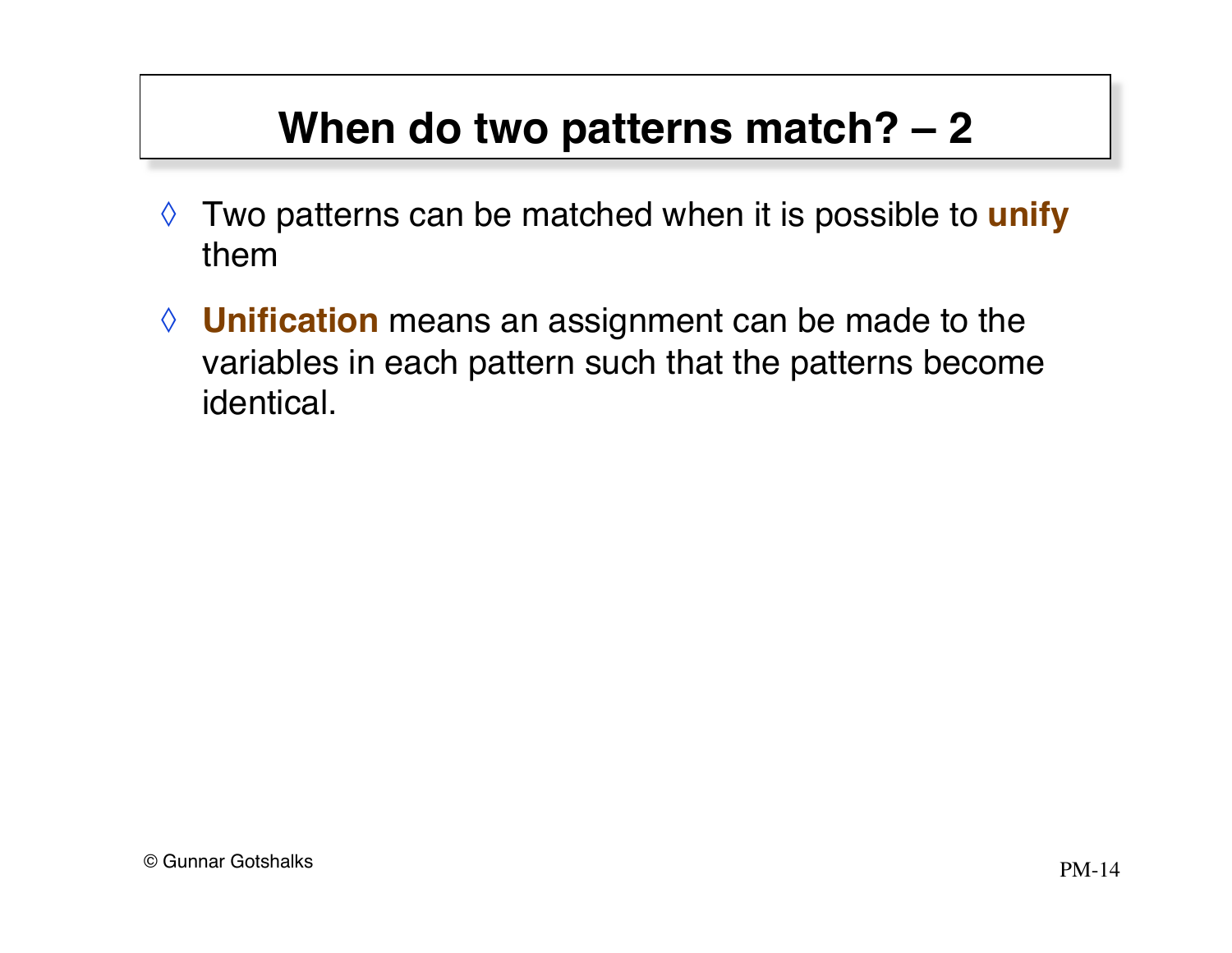- ◊ Two patterns can be matched when it is possible to **unify** them
- ◊ **Unification** means an assignment can be made to the variables in each pattern such that the patterns become identical.
	- » **We usually mean the most general possible assignment**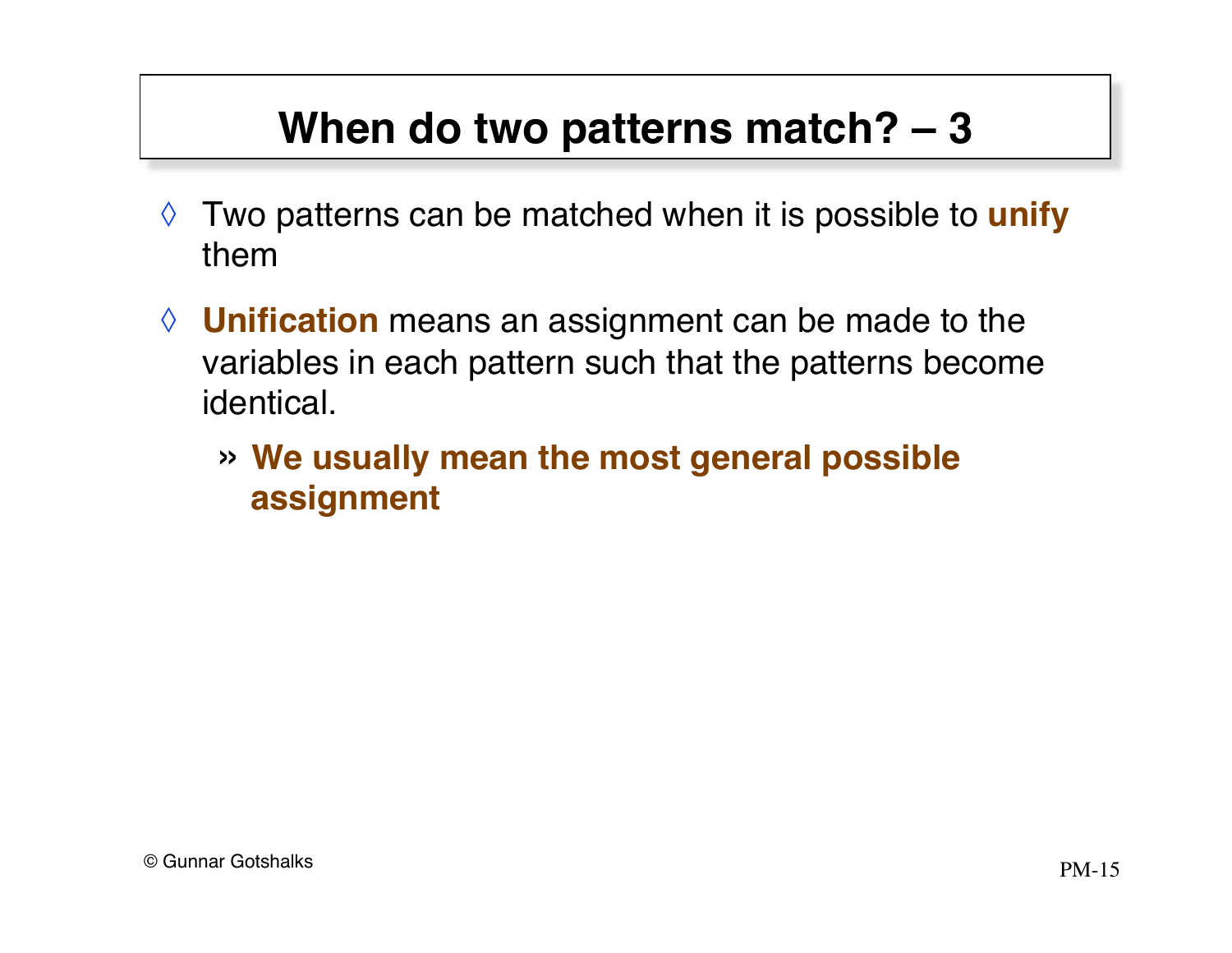- ◊ Two patterns can be matched when it is possible to **unify** them
- ◊ **Unification** means an assignment can be made to the variables in each pattern such that the patterns become identical.
	- » **We usually mean the most general possible assignment**
		- > **MGU = Most General Unifier**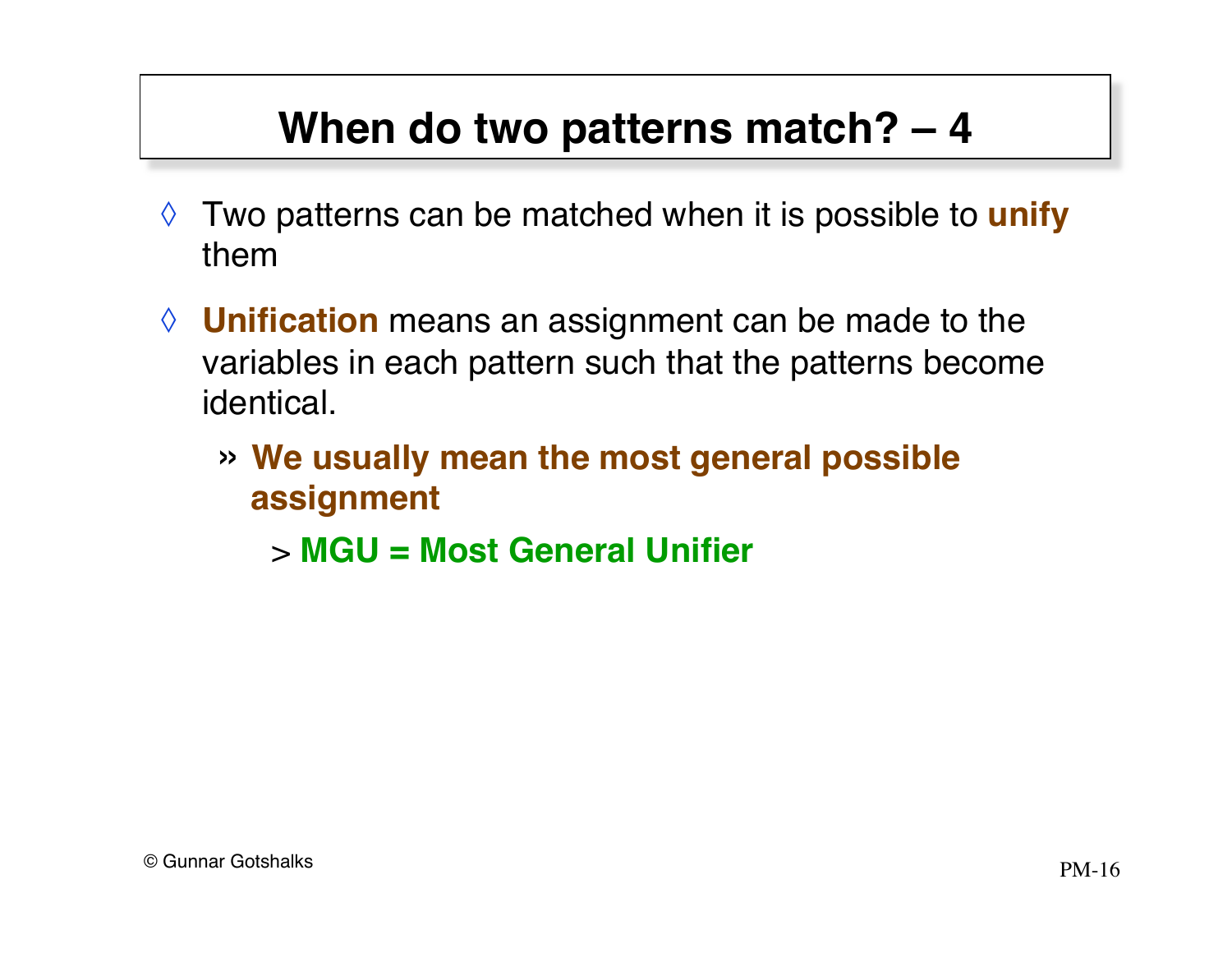- ◊ Two patterns can be matched when it is possible to **unify** them
- ◊ **Unification** means an assignment can be made to the variables in each pattern such that the patterns become identical.
	- » **We usually mean the most general possible assignment**

> **MGU = Most General Unifier**

- $\Diamond$  An assignment is shown by a tuple variable = value
	- $\rightarrow$  **X** = abc
	- $\times$  **X** = **Y**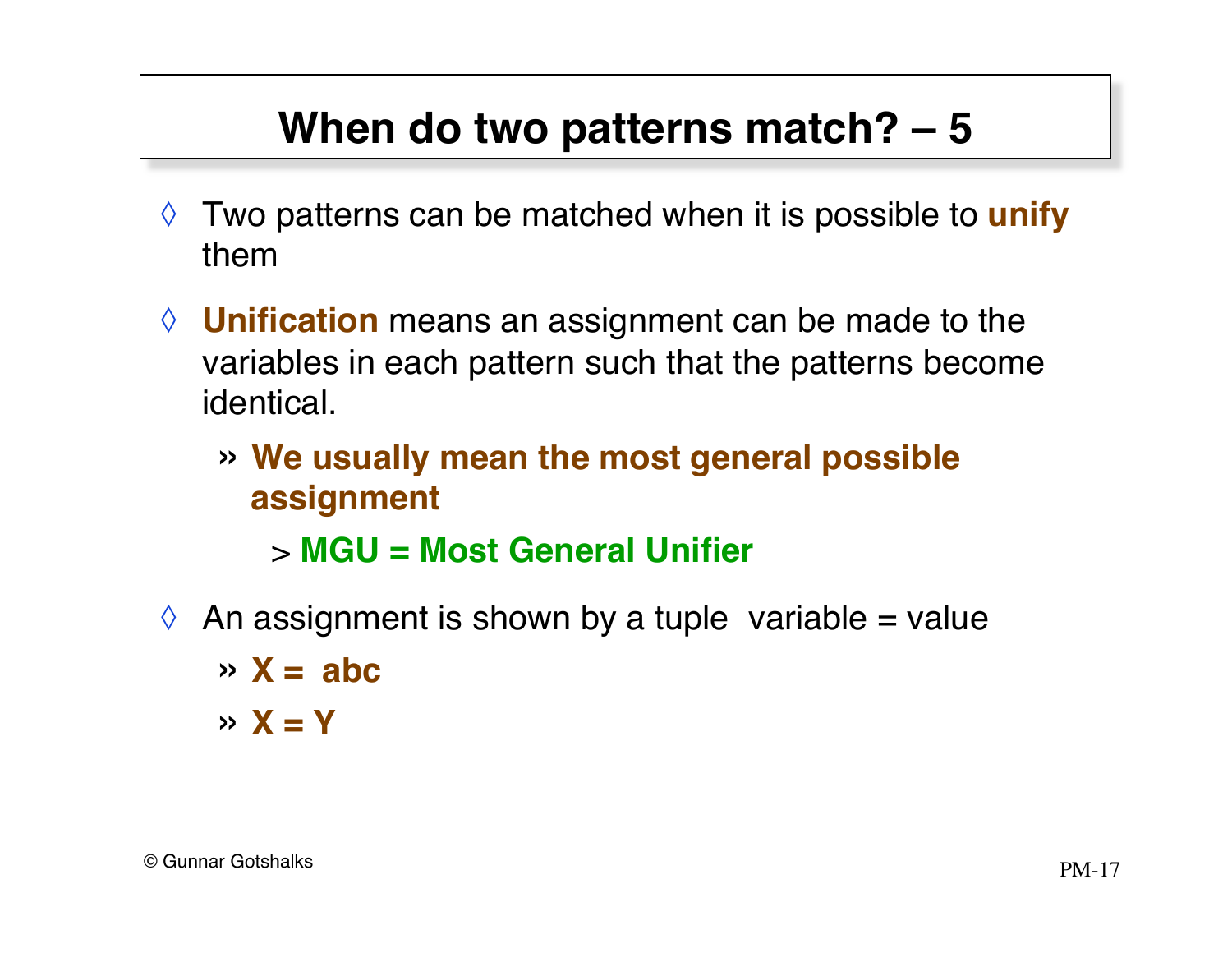## **Unification Examples – 1**

- » **[a , X , b] [a , y , b] match if**  $X = y$ **we say that X is bound to y**
- » **[a , X , b] [a , Y , b]** match if  $X = Y$
- » **[a , X , [b , Z] ] match if X = [[[e]]] [a , [[[e]]] , Y ] Y = [b , Z]**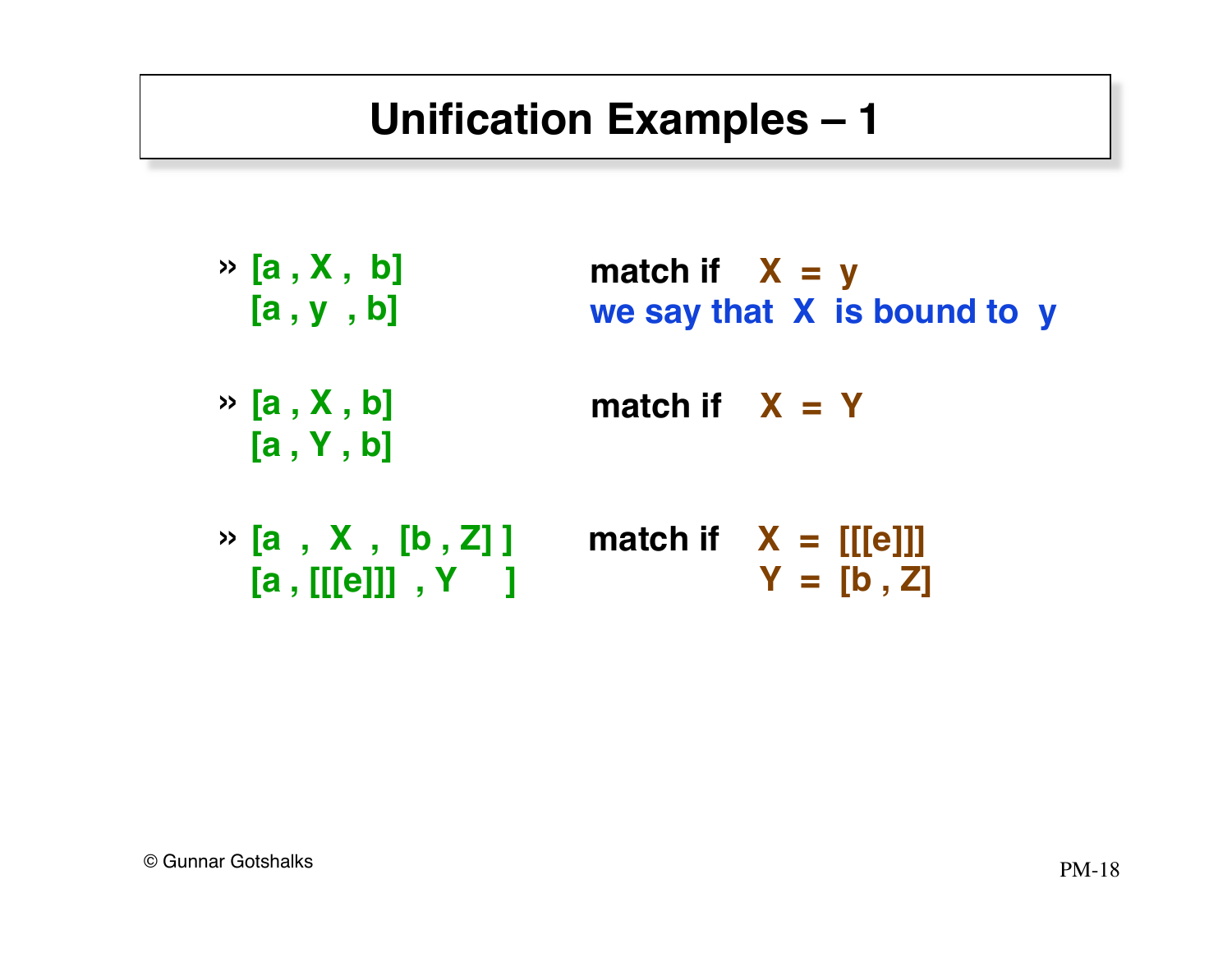# **Unification Examples – 2**

- ◊ More complex examples
	- » **[a , X , X] [a , Y , c]** match if  $X = Y$ and  $Y = c$ 
		- > **Cannot naively bind X to Y and then X to c as then we are trying to assign two different values to X need to substitute Y for X and then see that Y binds to c**
	- » **[a , X , X , X] [a , Y , Y , Y]**

> **Cannot naively try to bind X to Y , as on the second attempt, we end up binding Y to Y , then on the third attempt, we have an infinite loop**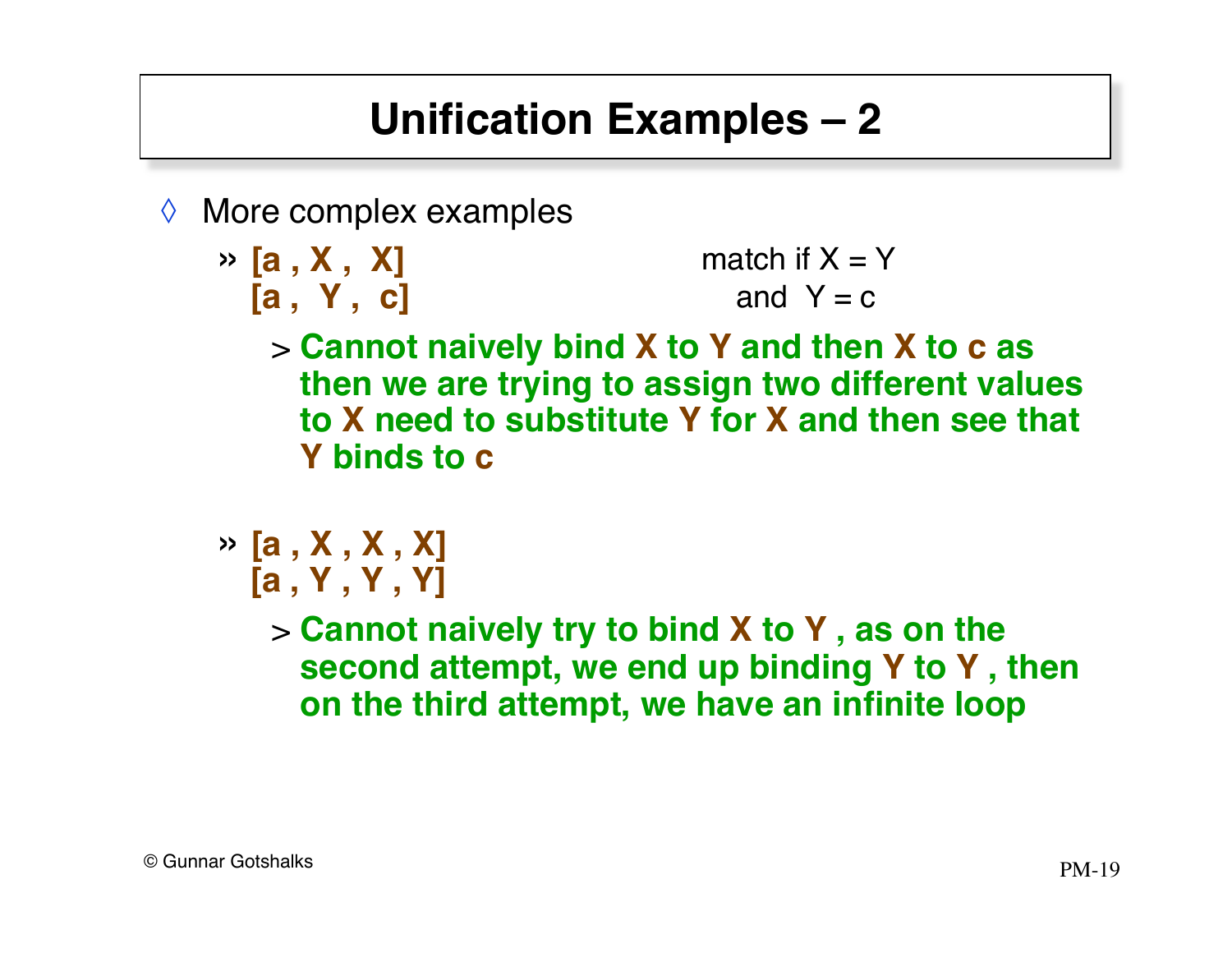# **Unification Examples – 3**

- ◊ More complex examples
	- » **[a , X , X ] [a , Y , [b , Y] ]**

**There is no consistent binding to make a match**

> **Again need to prevent an infinite loop**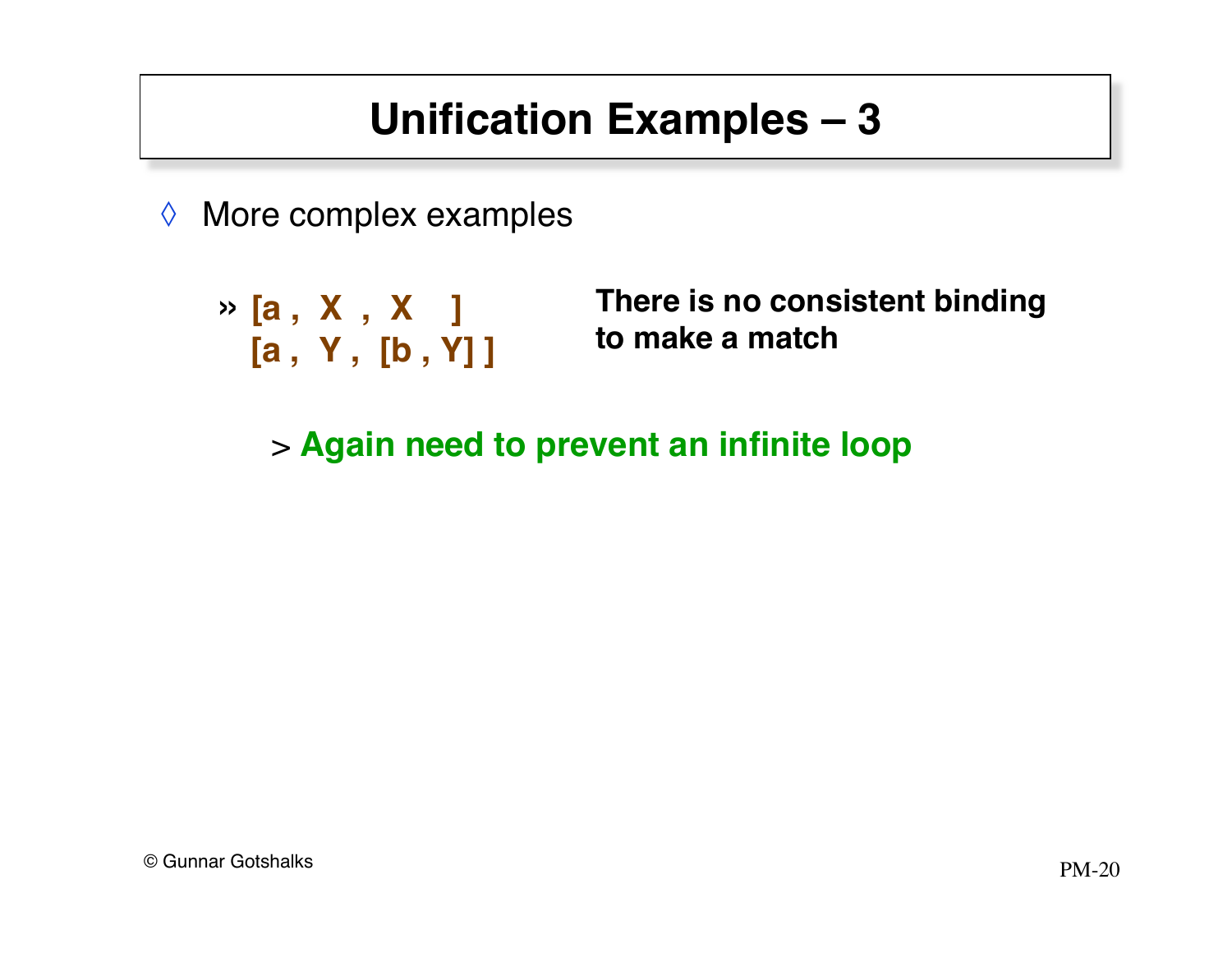# **Matcher**

 $\Diamond$  The function match takes place with a binding list that begins as empty

```
match ( pattern1 , pattern2 ) :=
```

```
 match-with-bindings ( pattern1 , pattern2 , [ ] )
```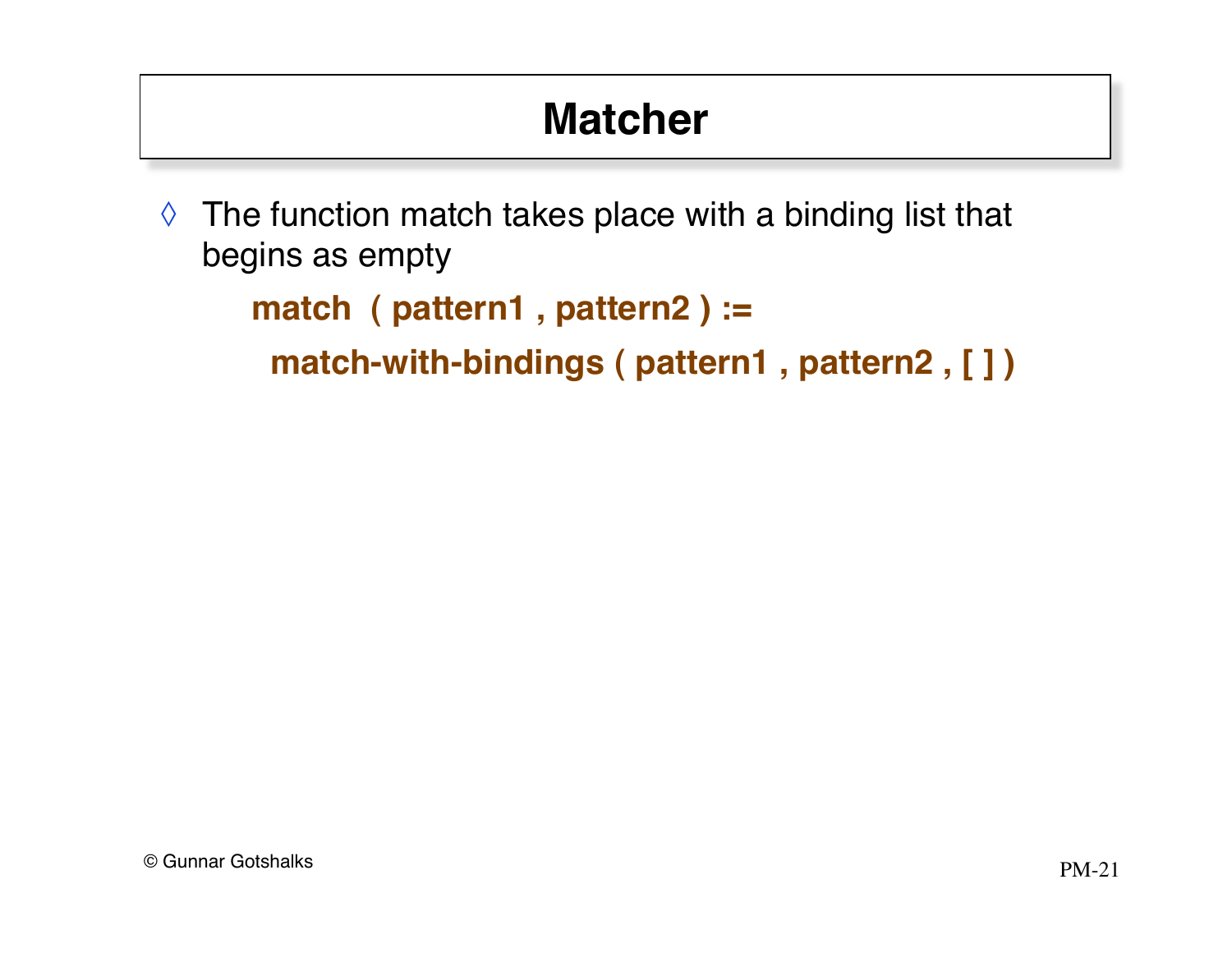◊ Need to distinguish three cases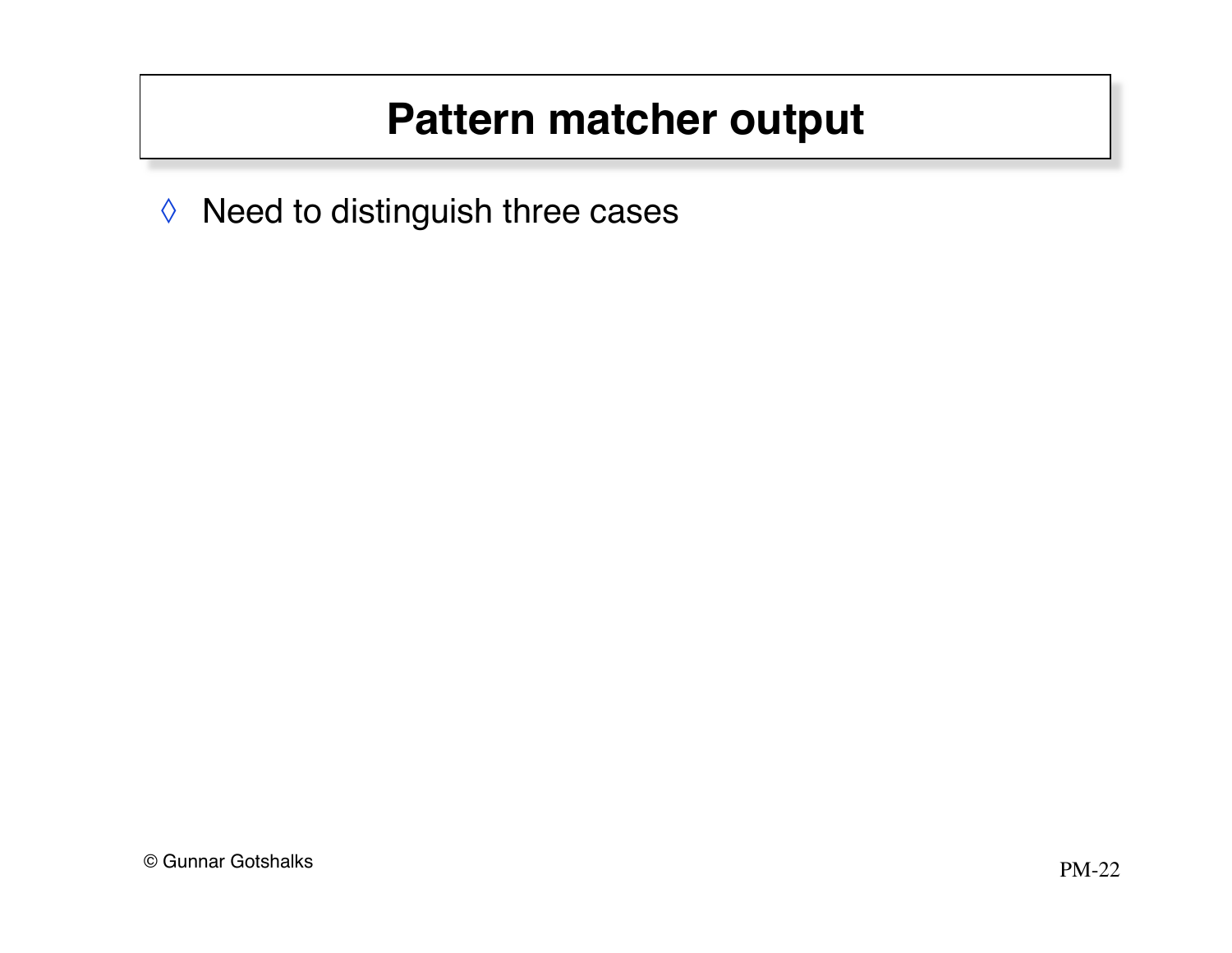- ◊ Need to distinguish three cases
	- » **No match is possible**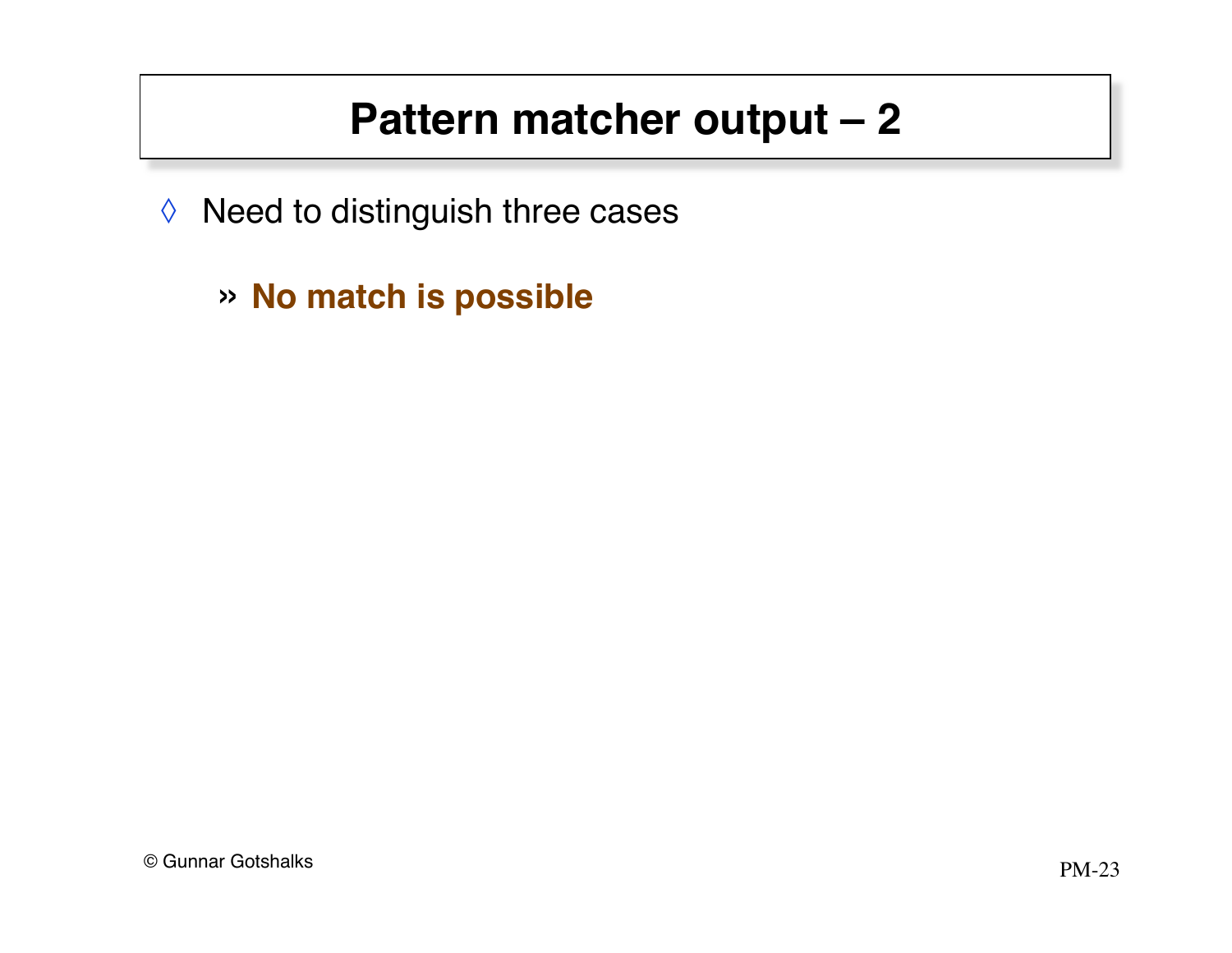- ◊ Need to distinguish three cases
	- » **No match is possible** > **output is False**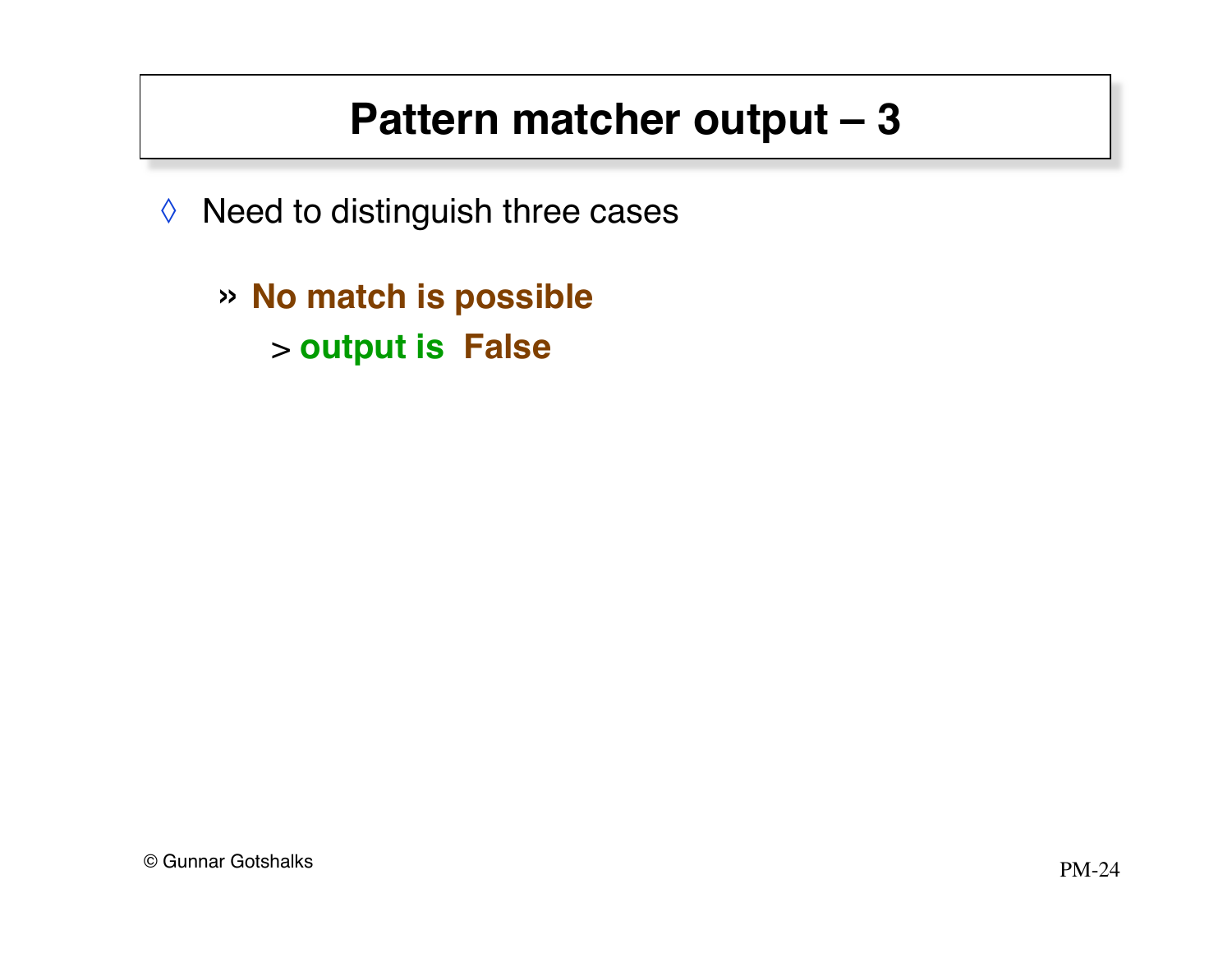- $\Diamond$  Need to distinguish three cases
	- » **No match is possible** > **output is False**
	- » **Match is possible but no variable bindings are required**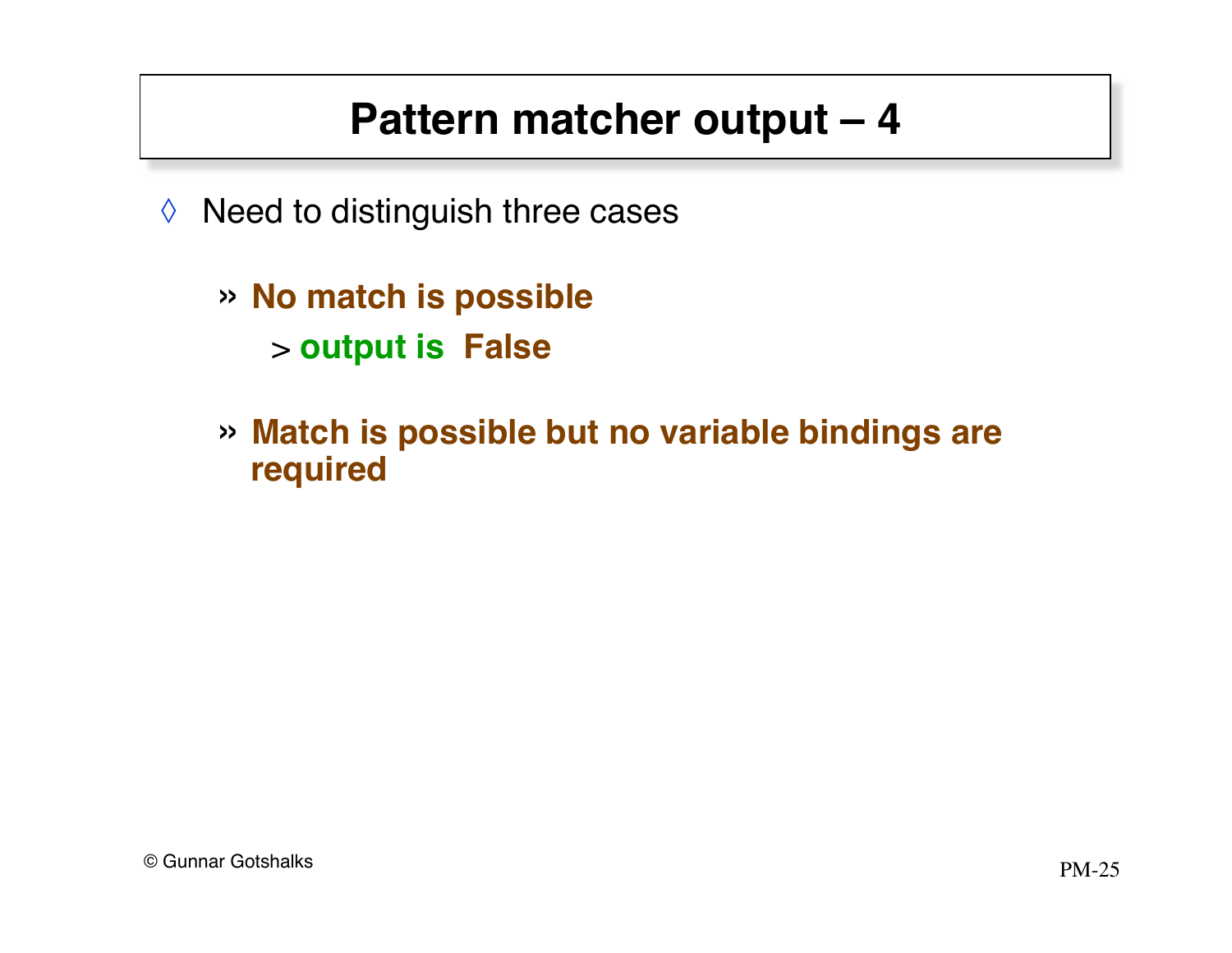- $\Diamond$  Need to distinguish three cases
	- » **No match is possible** > **output is False**
	- » **Match is possible but no variable bindings are required**
		- > **output is True**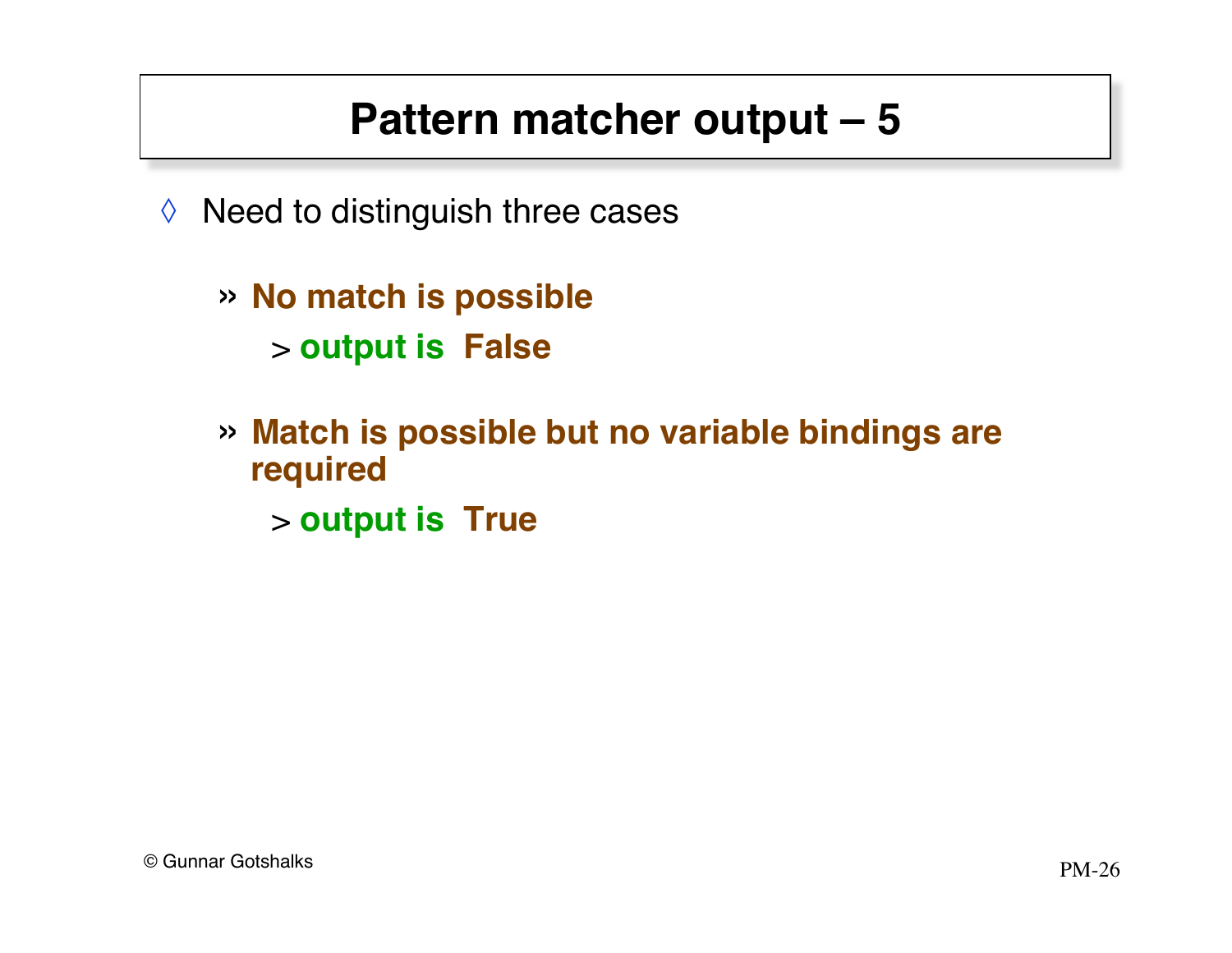- ◊ Need to distinguish three cases
	- » **No match is possible** > **output is False**
	- » **Match is possible but no variable bindings are required** > **output is True**
	- » **Match is possible with variable bindings** > **output is list of bindings of variables in the query** > **a binding is a pair variable = value**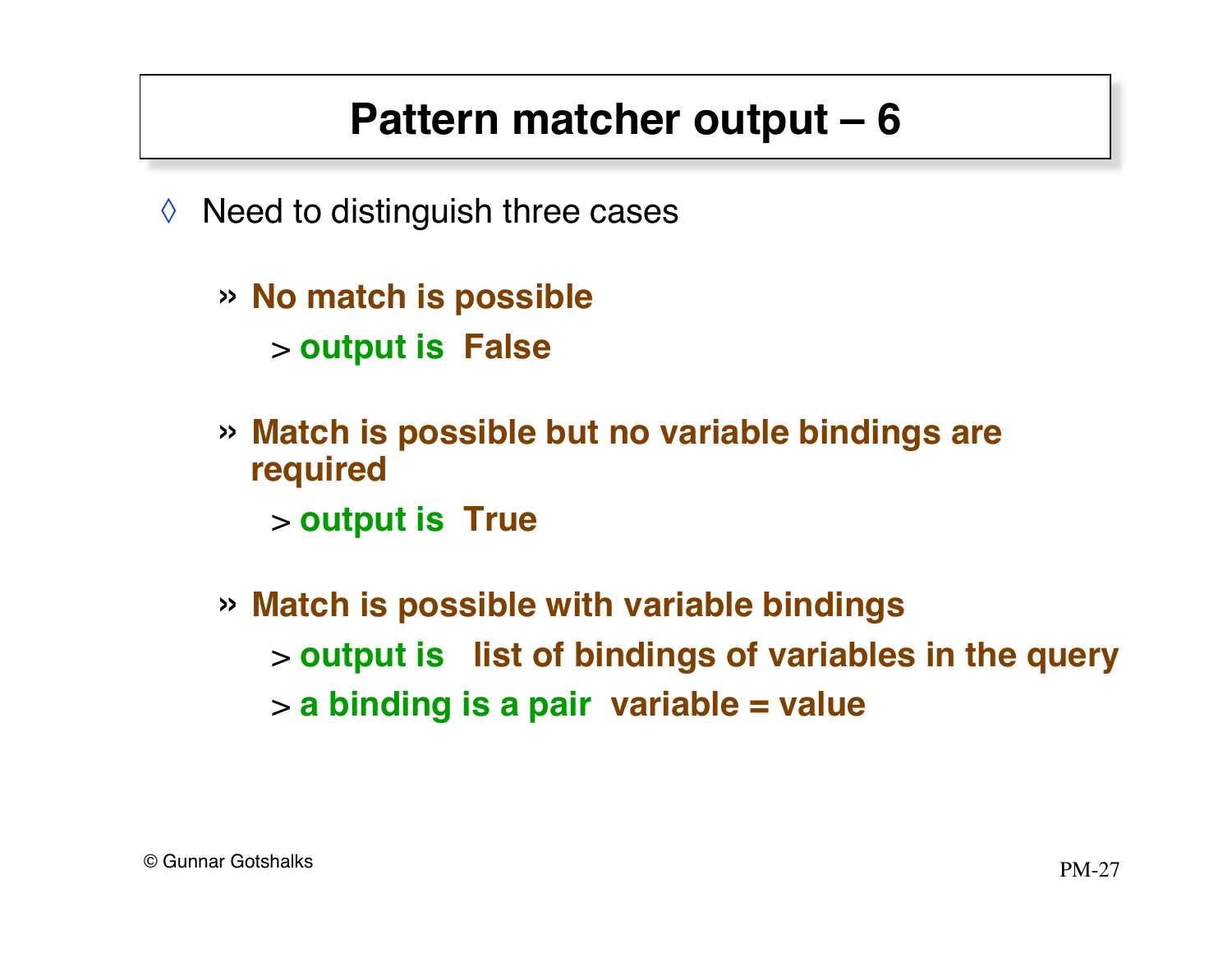◊ Example with a binding required

$$
\begin{array}{ll}\n\mathsf{a} & \mathsf{m} & \mathsf{m} \\
\mathsf{a} & \mathsf{b} & \mathsf{c} \\
\mathsf{b} & \mathsf{c} & \mathsf{d} \\
\mathsf{d} & \mathsf{e}\n\end{array}
$$

 $> [Y = d, Z = c, X = b]$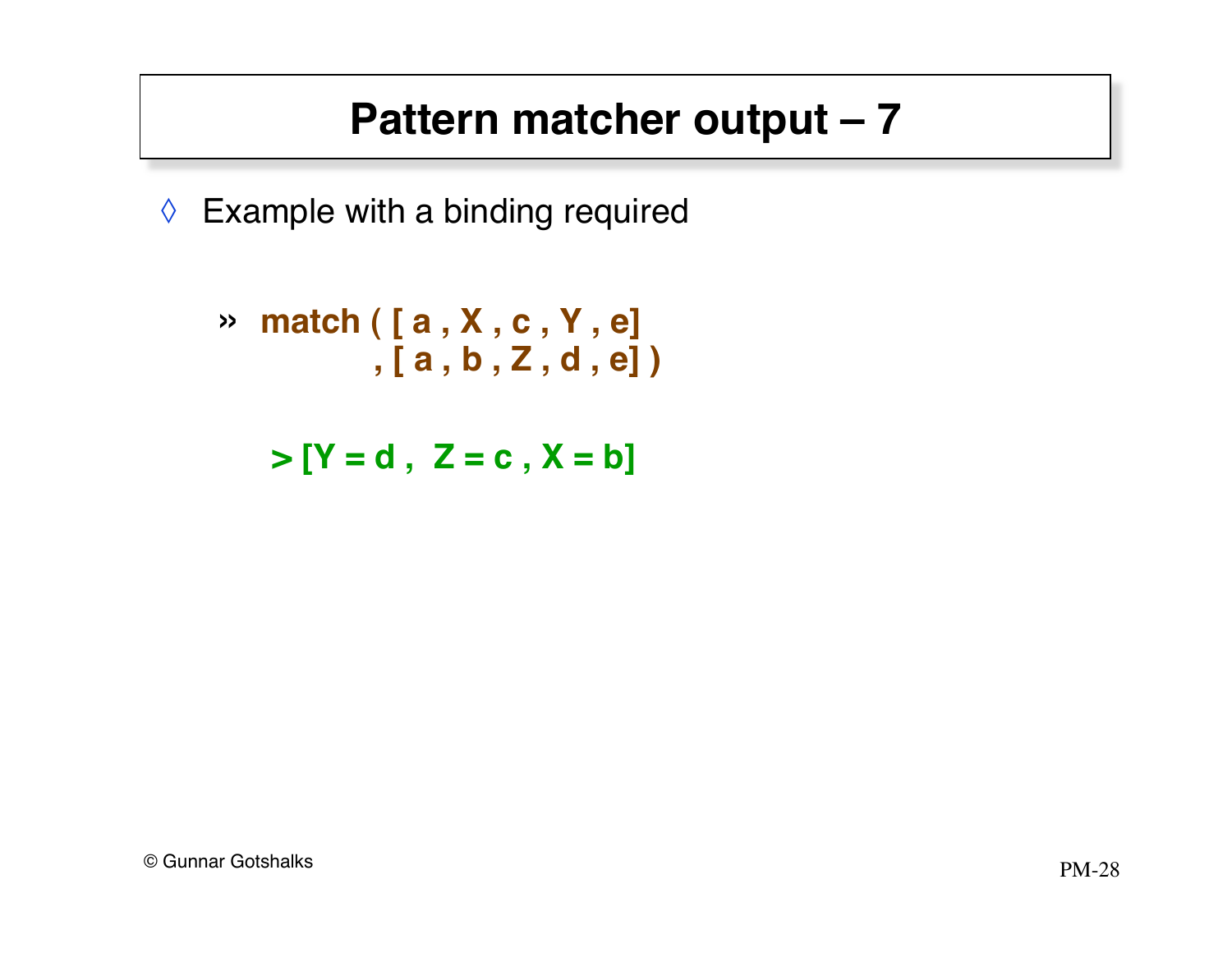#### **Matching cases**

- ◊ Matching two patterns requires a recursive descent into the patterns to match sub-patterns
	- » **The following cases can occur**
		- > **Pattern1 a variable, a constant, a ct (compound term)**
		- > **Pattern2 a variable, a constant, a ct**